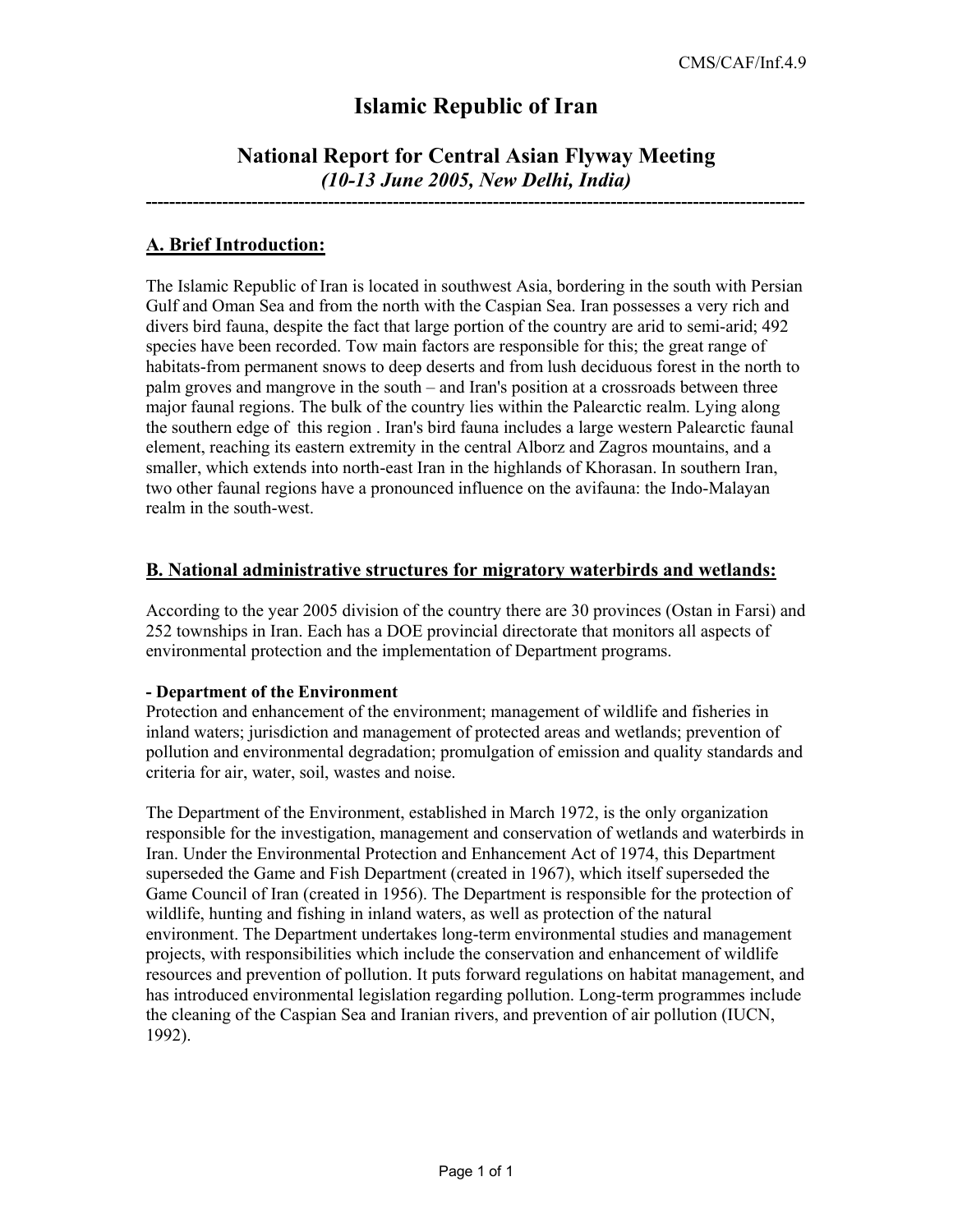#### **\*\* Structure of the Department of Environment:**

DoE has four main divisions as:

#### **- Division of Education and Planning**

The department consists of three Bureaus:

- Bureau of Environmental Education and Training
- Bureau of Public Participation
- · Bureau of Planning and Information

#### **- Division of the Human Environment**

The division consists of the following Bureaus:

- · Bureau of Environmental Impact Assessment
- · Bureau of Air Pollution Control
- Bureau of Water and Soil Pollution
- Bureau of Laboratories

#### **- Division of the Natural Environment and Biodiversity**

Given the wide variety and expanse of Iran's geographical biomes, and the region's importance in terms of natural habitats and extensive biodiversity, this department has been entrusted with the task of planning and adopting measures necessary for preservation of the country's natural diversity. Utilizing the services provided by its four Bureaus, the division carries out executive and research activities within Iran's many special ecosystems, especially in the areas under direct DOE supervision. Presently, the secretariat for the Iranian Wetlands Comprehensive Management Project is affiliated with this division. In the near future, a secretariat will be set up for the Siberian Crane Project. The division consists of the following Bureaus:

- Museum of Natural History
- Bureau of Wildlife and Aquatic Affaires
- · Bureau of the Habitats and Protected Areas.
- Bureau of Marine Environment

### **- Division of Administrative and Parliamentarian Affairs**

The division consists of the following units

- Bureau of the Legislation and Parliamentarian Affairs
- · Bureau of Budget and Organization
- · Directorate of the Financial Affairs and Auditing
- Directorate of the Administration
- · Technical and Engineering Supervisory group

#### **\*\*\*Other relevant institutes:**

#### **- Ministry of Water and Power**

Enforcement of water quality standards and criteria; water treatment plants and sewage systems; dam construction and irrigation; hydrobiological and hydrochemical research.

#### **- Ministry of Agriculture and Natural Resources**

Management and conservation of forests and rangelands, including watershed and soil conservation.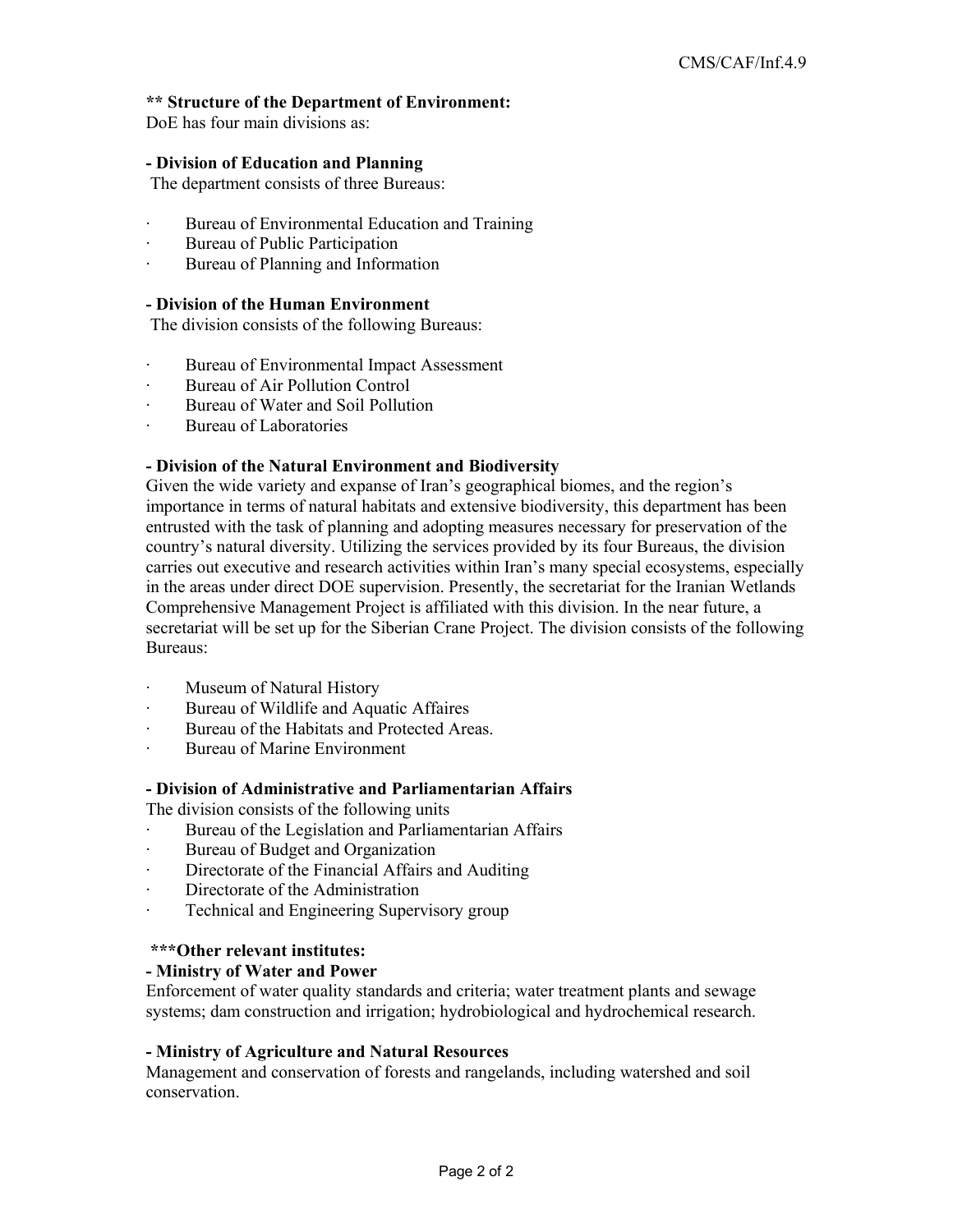### **-National Fisheries Organization (Shilat)**

Management of fisheries in the Caspian region; limnological, hydrological and fisheries research.

#### **-National Centre for Marine Science**  Marine research.

 **-Tehran University**  Research on wetland fauna and flora.

#### **-University of Tabriz**

Research on wetland fauna and flora.

#### **-University of Shiraz**

Research on the wetlands of Fars Province.

### **Table 1: National administrative structures responsible for managing migratory waterbirds and wetlands**

| <b>Name of Agency</b><br>(with contact)<br>details)                                    | Geographic scope      | <b>Thematic Focus</b>                                                                                                                                                                        | Principle outputs on<br>waterbirds and<br>wetlands                                         |
|----------------------------------------------------------------------------------------|-----------------------|----------------------------------------------------------------------------------------------------------------------------------------------------------------------------------------------|--------------------------------------------------------------------------------------------|
| Department of<br><b>Environment</b><br>www.irandoe.org<br>contact:<br>enfo@irandoe.org | <b>Entire country</b> | <b>Bird conservation</b><br>through protected<br>areas network,<br>enforce protection<br>low through<br>safeguarding system,<br>bird study and<br>monitoring through<br>the research offices | * Bird protection<br>* Bird Monitoring<br>* Bird banding<br>* International<br>cooperation |

### **C. National policy and legislation relating to migratory waterbirds and wetlands:**

The establishment of hunting reserves in Iran dates back to ancient Persian times, but it was not until the creation of the Game Council in 1956 that the foundations for the present system of protected areas were laid. The Game Council was created with a policy to set up hunting centers for the protection of endangered species and the control of hunting. In 1967, the newly created Game and Fish Department was empowered by law to declare certain areas for the protection of flora and fauna. Two types of designated area were established: Protected Regions in which hunting and land-use activities were subject to certain controls, and Wildlife Parks in which wildlife and their habitats were strictly protected. These sites were re-classified in 1974 following the introduction of the Environmental Protection and Enhancement Act, which defined four categories of protected natural area: National Park, Wildlife Refuge, Protected Area and National Natural Monument (Firouz & Harrington, 1976). These four categories are described by IUCN (1992) and Evans (1994).

The Game and Fish Law of 1967 also provided for the establishment of Protected Rivers and Fishing Refuges. Protected Rivers are areas designated to protect natural habitats from fishing. By the end of 1991, there were five Protected Rivers under the jurisdiction of the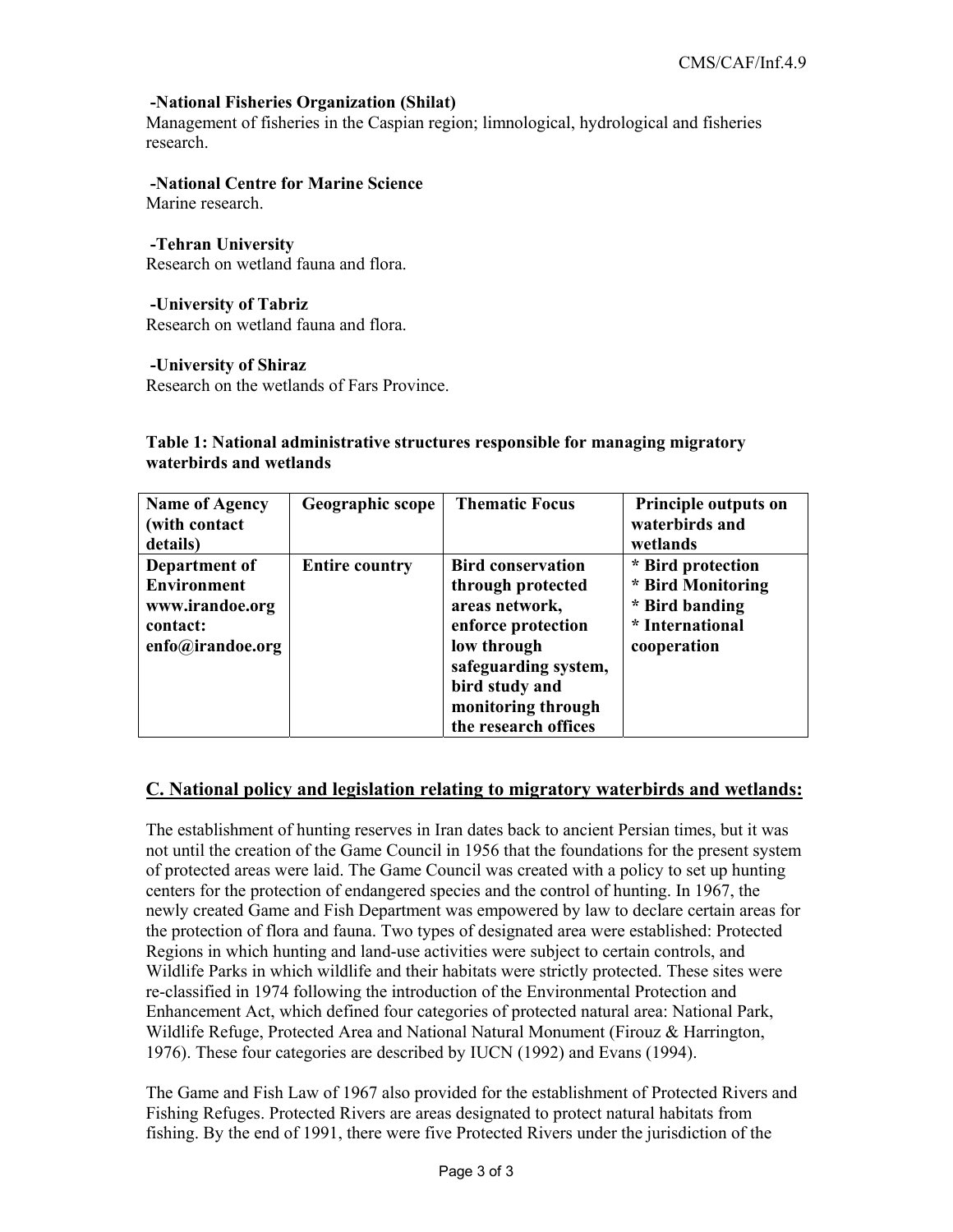Department of the Environment: the Chalus, Karadj, Lar/Haraz, Sardab and Jajerud. Other specified areas include all marshes, wetlands, waterways and bays along the Caspian Sea, all of which are declared protected in so far as fishing is concerned (IUCN, 1992).

The environmental protection law enacted in 1974 is the major legal instrument for environmental conservation in Iran. According to this act four categories of natural protected areas have been established in Iran, which are managed by the Department of Environment. By May 20005, the system of protected areas in Iran included 19 National Parks, 34 Wildlife Refuges, 93 Protected Areas, 19 National Nature Monuments and five Protected Rivers, totaling at least 11,877,572 hectares covered over 6.8% of the country. In addition, until now there are 88 Non-Hunting areas under management of DoE, with a total area of 5,205,212 hectares.

According to Article 50 of the Constitution, environmental protection is deemed a public duty in order to safeguard the quality of life for both the present and future generations, and any activities, economic or otherwise, that cause pollution or irreparable damage to the environment are prohibited.

### **Hunting and Fishing Policy in the Islamic Republic of Iran:**

 When carried out using correct methods and principles in compliance with the existing laws and regulation, hunting can contribute to an increased animal population. It is through observing such laws and rules, that the environmental aspects of hunting and fishing such as wildlife preservation and averting the extinction or endangerment of species are assured.

Thus hunting and fishing is done under a specific set of laws and regulations in the Islamic Republic of Iran. The Department of the Environment (DOE) is charged with drafting and enforcement of the necessary legal guidelines in this respect.

Every year, following a national wildlife census, a limited number of hunting and fishing permits are issued for certain game (the hunting of which has not been banned under international game-keeping laws). The number of permits issued is set so that it would not harm nature or impinge on bio-diversity. Hence it provides a useful option for hunting and fishing aficionados and those who depend on these skills for their livelihood.

Hunting and fishing permits designate the hunting range, the permitted type of game, legal number of game and the specific hunting period.

According to chapter three of the executive directive pertaining to the Game and Fishing Law, there are three classes of permits: ordinary, special and commercial. The ordinary permit is subject to the following restrictions:

- · *Time limits and constraints (seasons and hours)*
- · *Local constraints and limitations (national parks, protected areas and private preserves)*
- · *Game constraints (protected species)*
- · *Hunting constraints (types of weapons, ammunition and traps)*

Ordinary permits are issued to the applicants for hunting of wild mammals, fowl, reptiles and fish that are classified as game animals. The permit identifies the class or classes of game animal that could be hunted.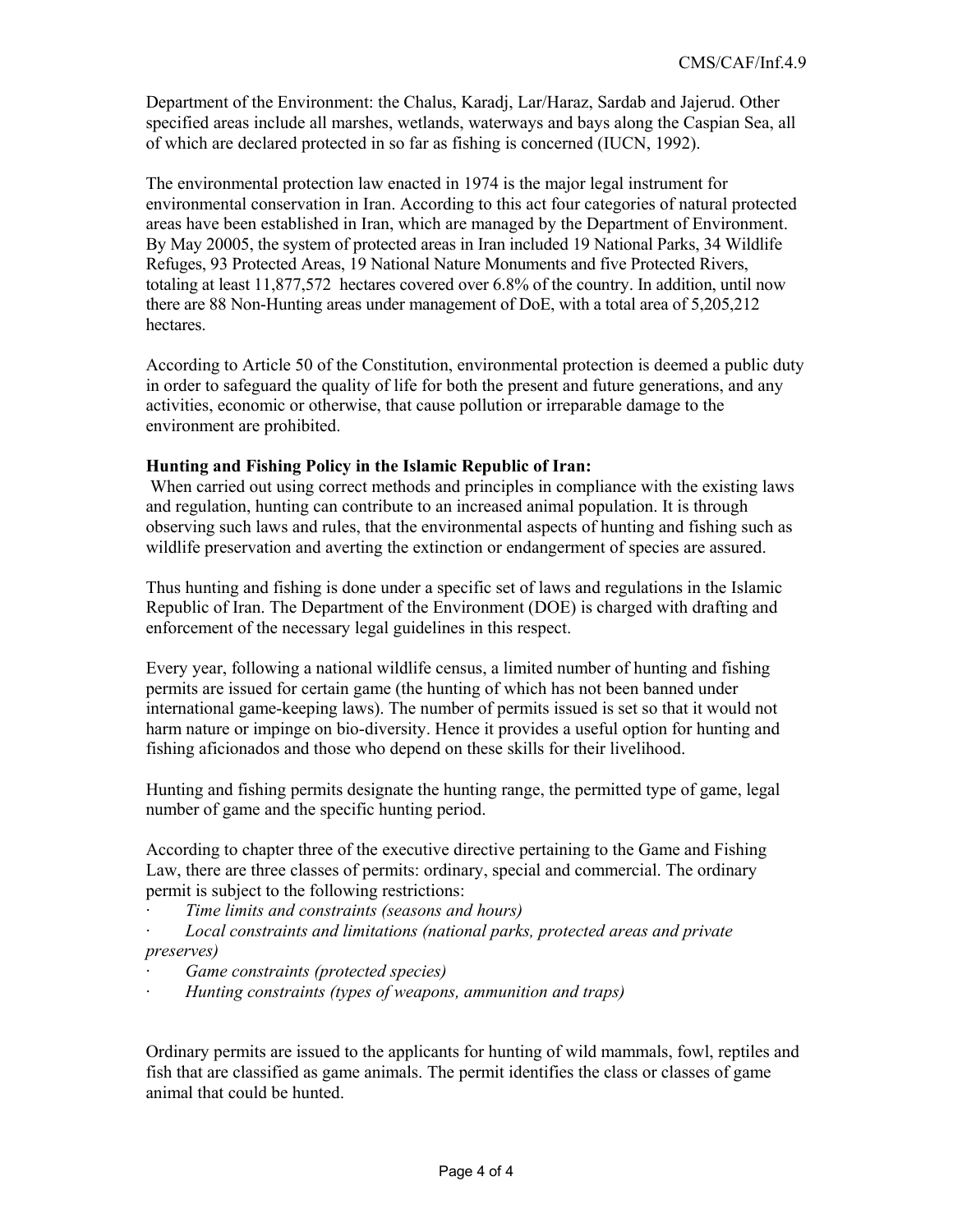Hunting in national parks, reservations and special sanctuaries, as well as hunting of protected species requires a special permit. Foreign tourists can apply for one through tourist agencies in contact with DOE.

### **D. National government institutions involved in migratory waterbirds and wetlands research/management:**

#### **Nature Reserves:**

To preserve the existing biodiversity over the wide geographic expanse of Iran, four types of areas have been designated for preservation and protection, those areas being, national parks, wildlife refuges, protected areas and natural national monuments. In 1997, the DOE held supervision over 7,563,983 hectares of such areas. By May 2005, the size of the DOE supervised areas reached 11,877,572 hectares.

**- National Parks:** National parks are designated parts of Iran's environment, including forests, rangelands, woodlands, prairies, water or mountains, that is an outstanding representation of Iranian nature. As such, it is brought under protection in order to permanently preserve its natural ecology and to create a suitable environment for the flourishing of wildlife and growth of flora under natural conditions. The national parks system currently covers 1,751,429 hectares.

**- National Natural Monuments:** This is applied to exemplary and rare instances of flora, fauna or remarkable land formations or landscapes or even ancient trees, which are brought under protection by designating a suitable perimeter. There are 18,449 hectares of such monuments.

**- Wildlife Refuges:** A Wild Life Refuge applies to an area of Iranian natural resources, such as forests rangelands, prairies, water and mountains that has natural habitats and special climate qualifications. These habitats brought under protection in order to protect and revive wild animals. Total area of regions protected as Wild Life Refuge is 3,600,066 hectares.

**- Protected Areas:** A Protected Area applies to an area of Iranian natural resources, such as forests, rangelands, prairies, water or mountains that is significantly important due to its impact on wildlife breeding, preservation of plant life or its natural state. Total area of regions protected as Protected Areas is 6,507,476 hectares.

#### **Environmental Guard:**

The Environmental Guard are properly trained and then charged with the actual monitoring and control of developmental activities that may impact on the environment. They are also responsible for enforcing all gaming laws and regulations. At the provincial level their ranks include the environment warden, environment officer, environment patrolmen, game warden, riflemen, environment specialists and technicians.

Given the heavy burden of their duties, the Environmental Guardsmen are selected from among those individuals who are well qualified and fit an overall profile that matches there ability to perform their various tasks. In order to maintain and boost their job performance abilities, a multi-tiered training program has been drafted, tailored and implemented by the DOE.

 Every year, exemplary guardsmen who have diligently and efficiently imparted their duties are awarded with an [Environment] Service Medal. Of those who have received the medal in consecutive years, some will be nominated to receive the Order of Merit from the head of the DOE. When a guardsman or guards woman has displayed a level of selflessness that has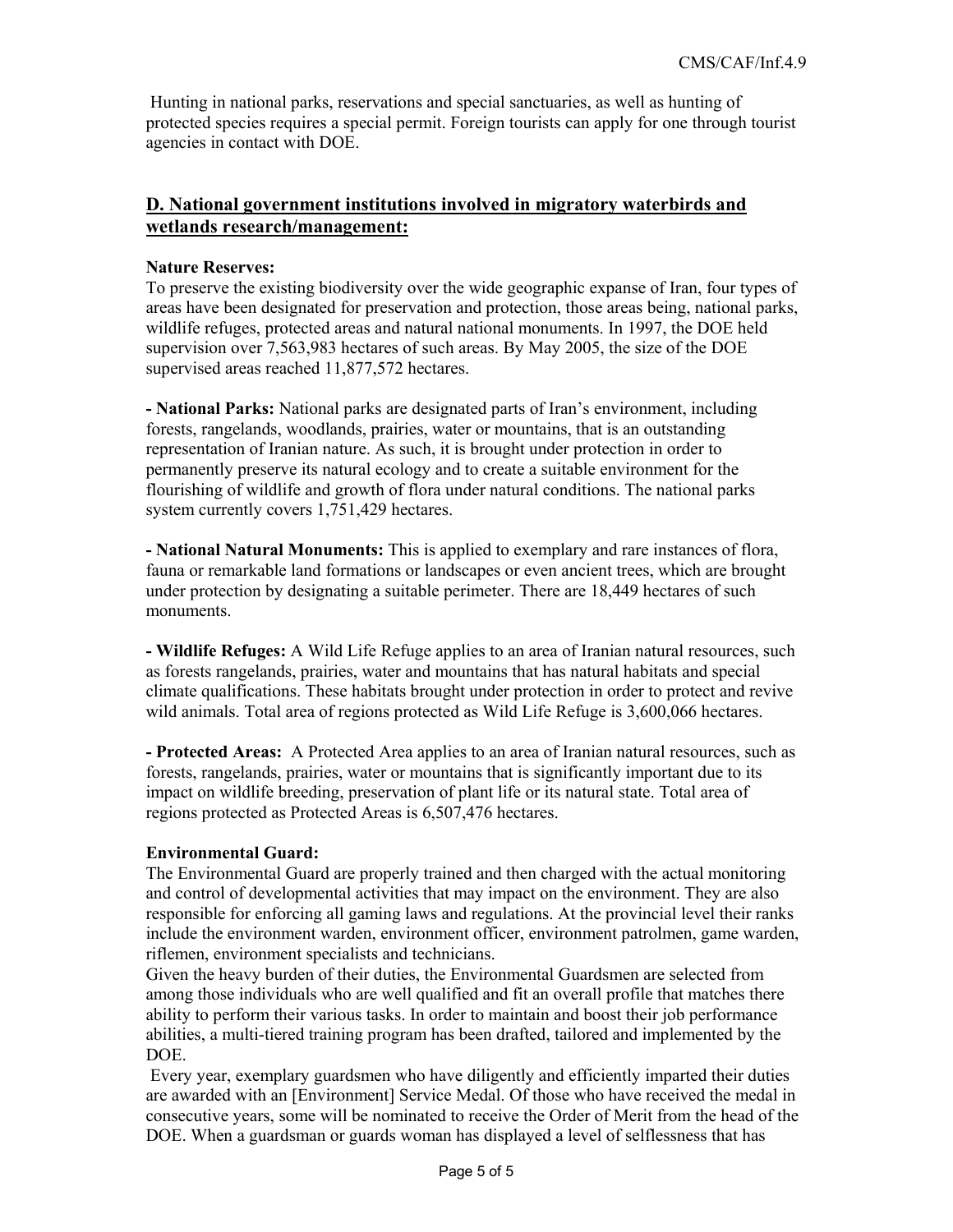preserved wildlife or otherwise been of important service to the protection of the environment there is another honor. When that person has been grievously injured or otherwise impaired in the line of duty, the Medal of Honor by the President of the Islamic Republic is presented them.

### **Table 2: National government institutions involved in migratory waterbirds and wetlands research/management**

| Name of<br><b>Institution</b> (with<br>contact details) | Geographic<br>scope | <b>Thematic Focus or</b><br>programmes | Principle<br>outputs on<br>waterbirds and<br>wetlands |
|---------------------------------------------------------|---------------------|----------------------------------------|-------------------------------------------------------|
|                                                         |                     |                                        |                                                       |

### **E. Main non-government organizations and academic institutions involved in migratory waterbirds and wetlands research/management:**

The need for downsizing government at this juncture of history, as well as the importance of public partnership for promotion of civic duties has secured public participation in management, formation and reinforcement of civil institutions. A civil society encompasses all grass-root, not-for-profit and philanthropic groups working towards national development.

In 1998 the Department of Environment formed a "Participation Bureau" to assist environmental non-governmental organizations (NGOs). The bureau provides legal counseling and logistical support for NGOs. According to the bureau's data bank more than 460 environmental NGOs were formed during 1998-2003. The establishment of this bureau is in the direction of new government policies to promote public participation in environmental affairs. The number of environmental NGOs and the score of their activities at the local and national scale has had a very positive trend. Besides one of the most important responsibilities of this deputy is to promote public participation, which is some of the major activities, can be summarized as follows:

- Providing legal and financial counseling for non-governmental Organizations.
- Initiation of interactive relations with environmental NGOs, obtaining their views and suggestions through reciprocal dialogue as well as supporting them and encouraging the establishment of new NGOs covering a wider range of interests.
- Implementation of the project "Registration of Environmental NGOs in the Data Bank" for more dynamic and constructive relations and to facilitate their activities.
- Preparation and implementation of the "Green City" project in 28 districts in 28 pilot cities in different provinces aimed at enhancing their environmental conditions through public participation.
- Holding a meeting on the "Green City" scheme with participation of government organizations and NGOs for briefing them on the project and environmental issues in general.
- Establishment of an Internet site for introduction of Iranian NGOs.
- Convening educational workshops on environmental issues and the role of public participation.
- Preparation and implementation of the "Environmental Cooperation House" in a number of municipalities.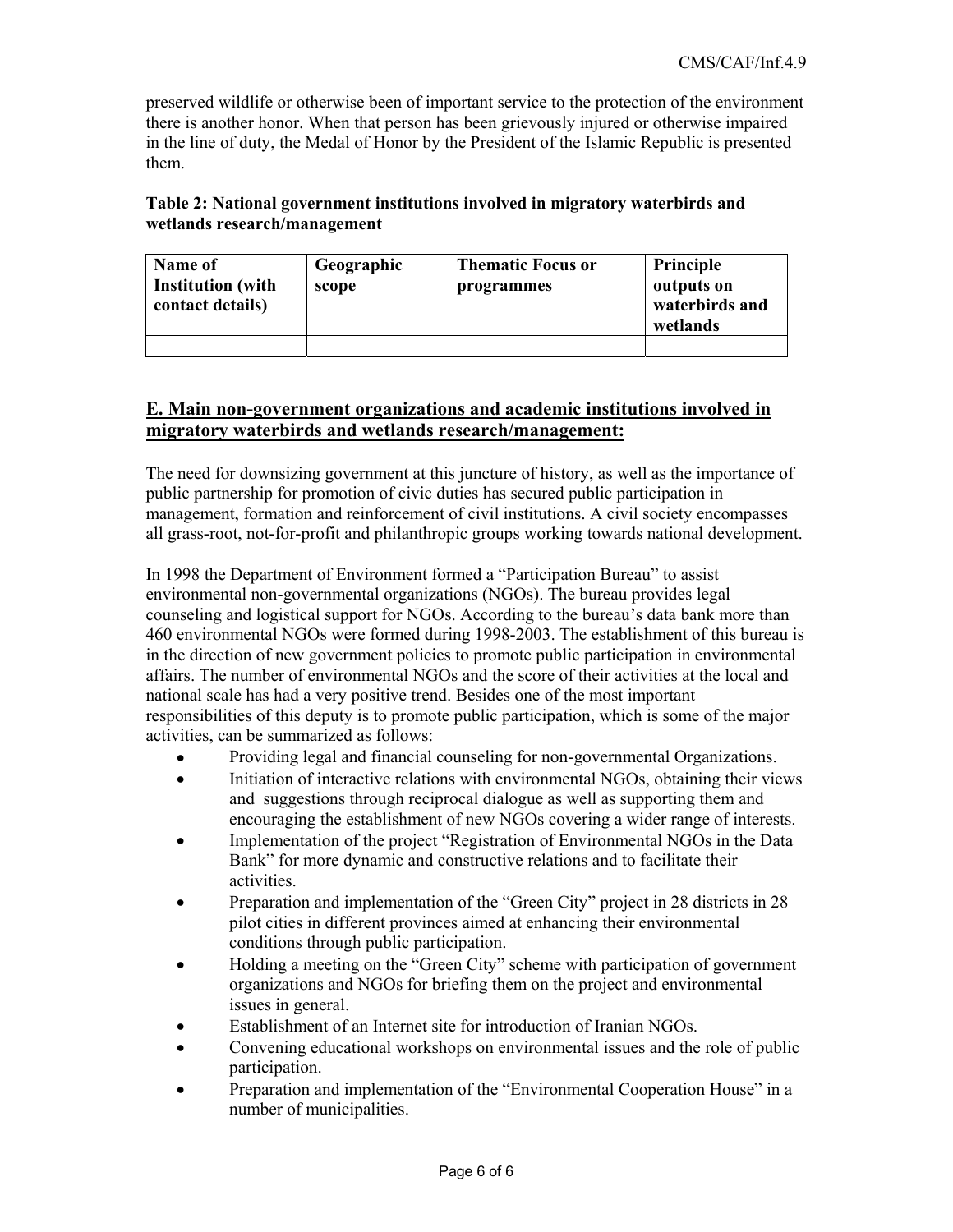**Table 3: Main non-government organizations and academic institutions involved in migratory waterbirds and wetlands research/management** 

| Name of non-<br>government<br>organization/<br><b>University</b> (with<br>contact details) | Geographic<br>scope | <b>Thematic Focus or</b><br>programmes | Principle<br>outputs on<br>waterbirds and<br>wetlands |
|--------------------------------------------------------------------------------------------|---------------------|----------------------------------------|-------------------------------------------------------|
|                                                                                            |                     |                                        |                                                       |

### **F. International Instruments:**

The Islamic Republic of Iran has constantly played a significant role in regional and international activities in order to protect the environment. Iran hosted an international conference in the city of Ramsar in 1971, which adopted an important, environmental instruments on wetlands so called: **"Ramsar Convention on Wetlands."** By the end of 2004, a total of 22 wetlands with an area about 1.5 million hectares were included in the Ramsar List. Iran participates in the UNESCO Man and the Biosphere Program, and in 1976 had designated nine Biosphere Reserves covering a total of 2,775,096 hectares. Four of these Biosphere Reserves namely: Arjan, Hara, Uromiyeh and Miankaleh are of international importance. The Islamic Republic of Iran has also acceded to the Regional Convention for Cooperation on the Protection of the Marine Environment so called ROPME in the Persian Gulf, and accepted its Action Plan for the Protection and Development of the Marine Environment and the Coastal Areas. Iran also signed an agreement with the Caspian Sea littoral states (**CEP**) to combat pollution in the Caspian Sea in 1992. The Iranian government is happy to announce that during the  $7<sup>th</sup>$  meeting of the littoral states of the Caspian Sea, held in July 2002 Tehran, the text of Convention for the Protection of the Marine Environment of the Caspian Sea was finalized and the coastal states prepare themselves to hold signing ceremony in the near future.

In order to pave the way for accession to the **CMS** and related agreements such as **AEWA**, The Iranian government has rendered several endeavors. According to the constitution, accession to any multilateral agreement requires adequate justifications and needs legal proceedings, such as signing the instrument by a high-level governmental official and ratification by the parliament. To this end, the Department of Environment and the Ministry of Foreign Affairs have prepared and presented necessary reports to the cabinet for its approval. It is hoped that in 2005 the Convention on Migratory species will be ratified by the Parliament and therefore Iran joins the other parties to the CMS.

### **- Caspian Sea Environment Program (CEP)**

Among the main DOE activities regarding the Caspian Sea Environment Program are: active presence and participation in the Program as one of its five Caspian Sea-neighbouring member parties, planning for Launching marine-environment studies, controlling the excessive exploitation of the resources of this land-locked marine ecosystem.

### **- Economic Cooperation Organization (ECO)**

Given the growing importance of environmental issues and the similar environmental structure characterizing the countries in the region, cooperation among the Economic Cooperation Organization (ECO) member states is of prime importance. Regional environmental issues must be resolved through coordination, collective effort, political will and cooperation of government and private entities of the countries within the region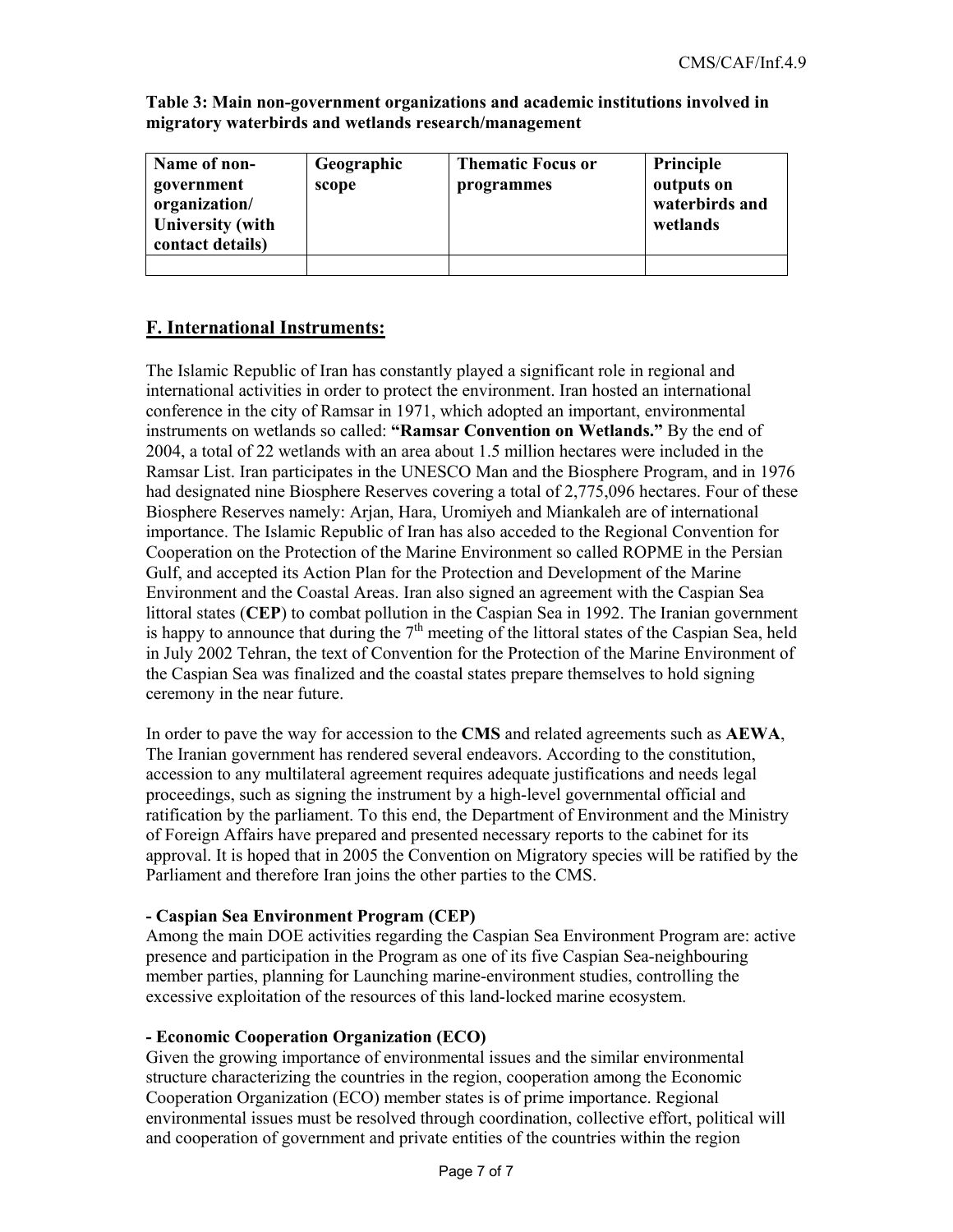### - **ROPME Regional Organization for the Protection of the Marine Environment.**

ROPME undertakes promotion of environmental policy, research and the implementation of joint projects in the Persian Gulf area. Pollution prevention, emergency response, biodiversity conservation and improved coastal zone management are major policies pursued. Iran has performed 2 regional research cruise programs for ROPME.

| Instruments-<br>formal                                          | Geographic<br>scope    | <b>Thematic Focus</b>                                                                                                                                                     | <b>Implementing</b><br><b>Strategy or</b><br><b>Action Plan</b>                                                                                                                                |
|-----------------------------------------------------------------|------------------------|---------------------------------------------------------------------------------------------------------------------------------------------------------------------------|------------------------------------------------------------------------------------------------------------------------------------------------------------------------------------------------|
| Convention on<br>Wetlands (Ramsar,<br>Iran, 1971)               | Worldwide              | Provides the framework<br>for national action and<br>international cooperation<br>for the conservation and<br>wise use of wetlands and<br>their resources.                | <b>Convention's Strategic</b><br>Plan 2001-2005                                                                                                                                                |
| Convention on<br><b>Biological Diversity</b><br>(1993)          | Worldwide              | A global, comprehensive<br>agreement addressing all<br>aspects of biological<br>diversity: genetic<br>resources, species, and<br>ecosystems                               | Biodiversity strategy<br>and action plan                                                                                                                                                       |
| <b>CITES</b>                                                    | Worldwide              | International agreement<br>between Governments to<br>ensure that international<br>trade in specimens of<br>wild animals and plants<br>does not threaten their<br>survival | Species covered by<br>CITES are listed in<br>three appendices,<br>according to the<br>degree of protection<br>they need                                                                        |
| Wetlands<br>International (WI)                                  | Worldwide              | Provides the framework<br>for national action and<br>international cooperation<br>for the conservation and<br>wise use of wetlands and<br>their resources.                | To sustain and restore<br>wetlands, their<br>resources and<br>biodiversity for future<br>generations through<br>research, information<br>exchange and<br>conservation activities,<br>worldwide |
| Caspian Sea<br>Environment<br>Program (CEP)                     | Caspian Sea<br>Region  | Planning for Launching<br>marine-environment<br>studies, controlling the<br>excessive exploitation of<br>the resources of marine<br>ecosystem                             | <b>Strategic Action</b><br>Programme for the<br>Caspian Sea; National<br>Caspian Action Paln                                                                                                   |
| Regional<br>Organization for the<br>Protection of the<br>Marine | Persian Gulf<br>Region | Pollution prevention,<br>emergency response,<br>biodiversity<br>conservation and                                                                                          | The Convention<br>consists of thirty<br>Articles broadly<br>dealing with                                                                                                                       |

### **Table 4: Main International Instruments (Treaties/Agreements) that are relevant to the migratory waterbirds and wetlands of the country**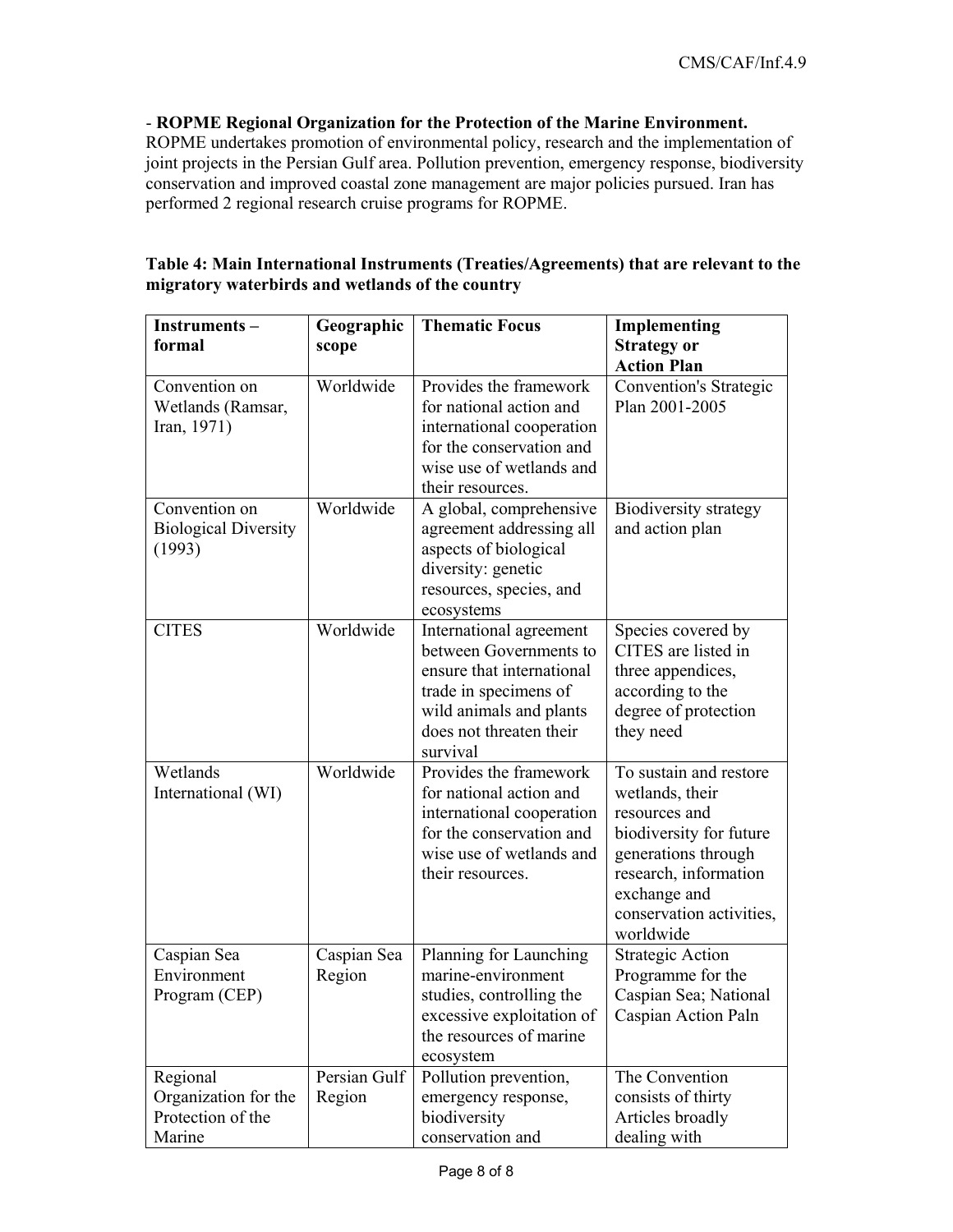| Environment        |              | improved coastal zone  | responsibilities of the  |
|--------------------|--------------|------------------------|--------------------------|
| (ROPME)            |              | management             | Contracting States for   |
|                    |              |                        | the protection and       |
|                    |              |                        | preservation of the      |
|                    |              |                        | marine environment       |
|                    |              |                        | which is under           |
|                    |              |                        | constant threat of       |
|                    |              |                        | pollution from           |
|                    |              |                        | offshore and land-       |
|                    |              |                        | based activities as well |
|                    |              |                        | as marine transport      |
| Economic           | All Central  | An intergovernmental   | Regional cooperation     |
| Cooperation        | Asia         | regional organization  | for drug abuse control,  |
| Organization (ECO) | Countries,   | established in 1985 by | ecological and           |
|                    | Azerbaijan,  | Iran, Pakistan and     | environmental            |
|                    | Iran,        | Turkey for the purpose | protection and           |
|                    | Pakistan and | of promoting economic, | strengthening of         |
|                    | Turkey       | technical and cultural | historical and cultural  |
|                    |              | cooperation among the  | ties among the peoples   |
|                    |              | Member States.         | of the ECO region; and   |
|                    |              |                        | Mutually beneficial      |
|                    |              |                        | cooperation with         |
|                    |              |                        | regional and             |
|                    |              |                        | international            |
|                    |              |                        | organizations            |
|                    |              |                        |                          |

# **G. International Programs and Activities:**

- Iran has joined, a *Memorandum of Understanding concerning Conservation Measures for the Siberian Crane* **(MoU) in 1993** and another MoU for *Slender-billed Curlew*, both, under the auspices of the Convention on the Conservation of Migratory Species of Wild Animals (CMS) to help further protect and conserve these important endangered species. Under the CMS MoU (updated in 1998), the participating Range States have committed to identify and conserve wetland habitats essential to the survival of Siberian Cranes, to co-operate with international organizations and other Range States and to develop a long-term Conservation Plan (updated at the Fourth Meeting of the Parties to the MoU in May 2001). Since the MoU entered into force, the CMS Secretariat has convened four fruitful meetings of experts from the Range States in Russia (May 1995), India (November 1996), Iran (December 1998) and USA (May 2001) respectively. The Governments requested CMS and ICF to co-ordinate implementation of the Conservation Plan, and to undertake the necessary preparatory work for a study of the environmental situation in the ecosystems inhabited by this migratory species. To date, resources allocated for implementation of the Conservation Plan have been inadequate to include the broader aspects of wetland ecosystem management, a shortfall that this project seeks to address.

### **- GEF project on Wetlands for Siberian Cranes**

Following a period of intensive preparation led by the International Crane Foundation (ICF), a Global Environment Facility (GEF) project on the Conservation of the Globally Significant Wetlands and Migratory Corridors required by Siberian Cranes and other Globally Significant Migratory Water birds began in March 2000. Project proposal discussed at the third Siberian Crane range country meeting held at Ramsar, I.R. Iran in December 1998, and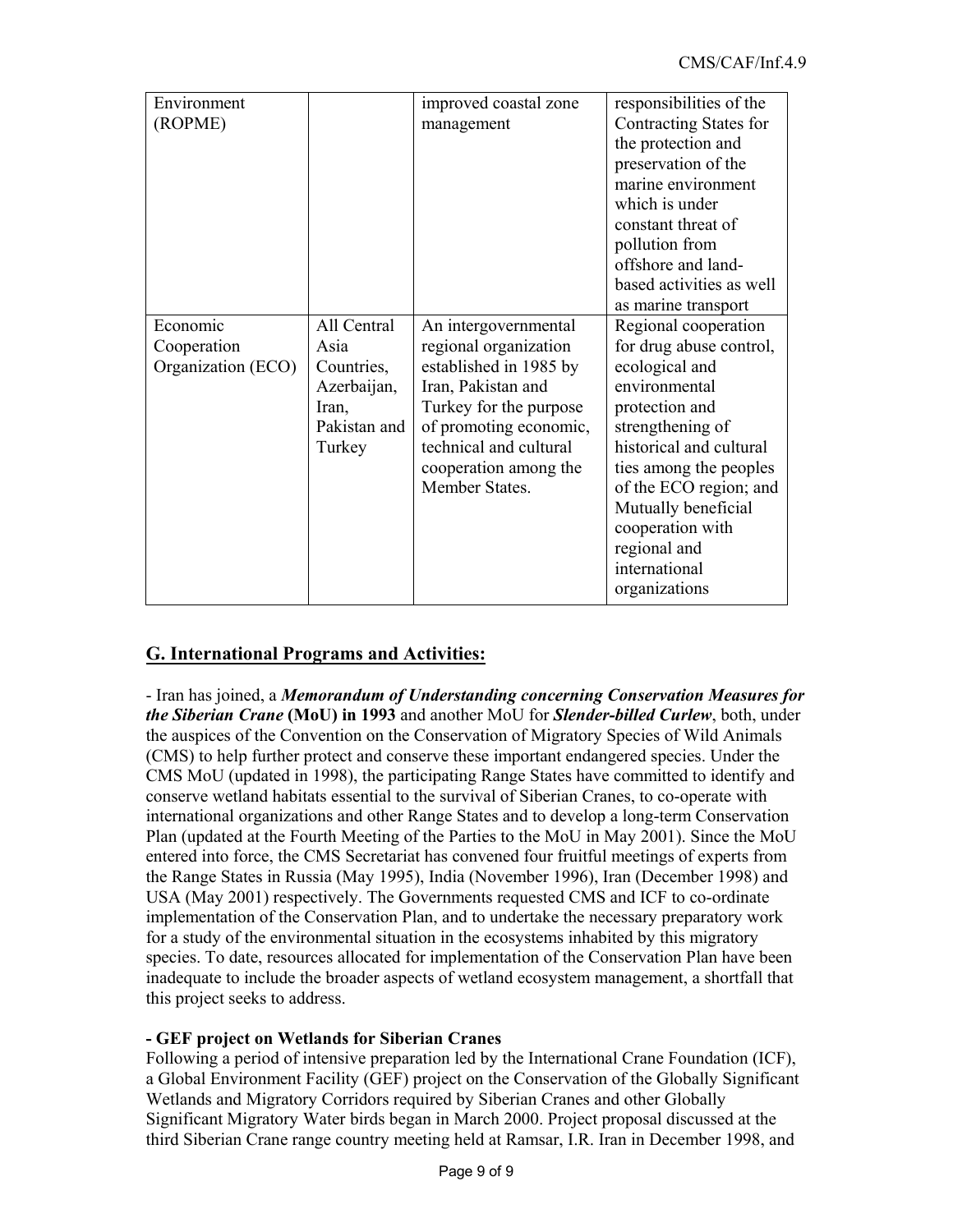a preliminary draft of work plan approved by the meeting and appended to the proposal. The PDF B phase of the project, which covers China, the Islamic Republic of Iran, Kazakhstan and the Russian Federation, completed in March 2001 with the submission of a comprehensive six-year Full Project proposal. The project is being implemented through UNEP, and is being coordinated by ICF and the Convention on Migratory Species. The Project aims at conserving the critical sites that are used by Siberian Cranes for breeding (in Russia), staging during migration (all four countries), and the main wintering grounds (in China and Iran). Plans will be developed to conserve the overall biodiversity at selected wetlands, most of which are of international importance for a variety of reasons. The project will focus on specific management activities at these sites, and will also strengthen coordination of the flyway site networks used by the Siberian Cranes in Eastern and Central Asia, in cooperation with existing initiatives including the CMS MoU concerning Conservation Measures for the Siberian Crane, North East Asia Crane Site Network, and the Asia Pacific Migratory Waterbird Strategy.

Four years ago, a new national project namely, **National Project on Wetlands** have been launched in Iran with the financial assistance of the GEF and cooperation of Ramsar Convention on Wetlands and UNDP. The document project is at the stage of finalization. It covers 4 sites so called: Orumyeh, Miankaleh, Arjan and Parishan, and Khour-e-Khouran which will be managed in 2 phases.

### **- The project for Development of Strategies and the National Action Plan for Biodiversity Preservation**

This project, leading to the encouragement of inter-organizational collaboration and the adoption of strategic policies for the preservation of biodiversity, has as its accomplishments the following:

Preparation of the First and Second National Biodiversity Reports for submission to the Biodiversity Convention Secretariat; Preparation of 23 volumes of reports on the present state of various national biodiversity resources; Holding 13 educational-consultative workshops and seminars; Building up the capacity for the technical facilities required through the equipping of the Project Secretariat and increasing the scientific experience and knowledge among the Project's colleagues and experts; Authoring, translating and publishing a number of professional texts and Follow-up on the implementation of the Project for Facilitating the Exchange of Information on Biodiversity (CHM).

| <b>Activity</b>         | <b>Waterbird Group</b> | <b>International</b>     | Principle |
|-------------------------|------------------------|--------------------------|-----------|
|                         |                        | partners                 | outputs   |
| <b>UNEP/GEF</b>         | Siberian Crane,        | UNEP, UNDP,              |           |
| <b>Siberian Crane</b>   | Other groups           | CMS, ICF, WI             |           |
| <b>Project</b>          |                        |                          |           |
| <b>UNEP/GEF</b>         | Wetlands,              | UNEP, UNDP,              |           |
| <b>Wetlands Project</b> | Waterbirds             | <b>Ramsar Convention</b> |           |
| DoE / WIWO Mid-         | All groups             | WI, WIWO                 |           |
| <b>Winter Waterbird</b> |                        |                          |           |
| Census                  |                        |                          |           |

### **Table 5: International activities involving the countries migratory waterbirds (initiated in or since 2000, earlier programmes may also be included)**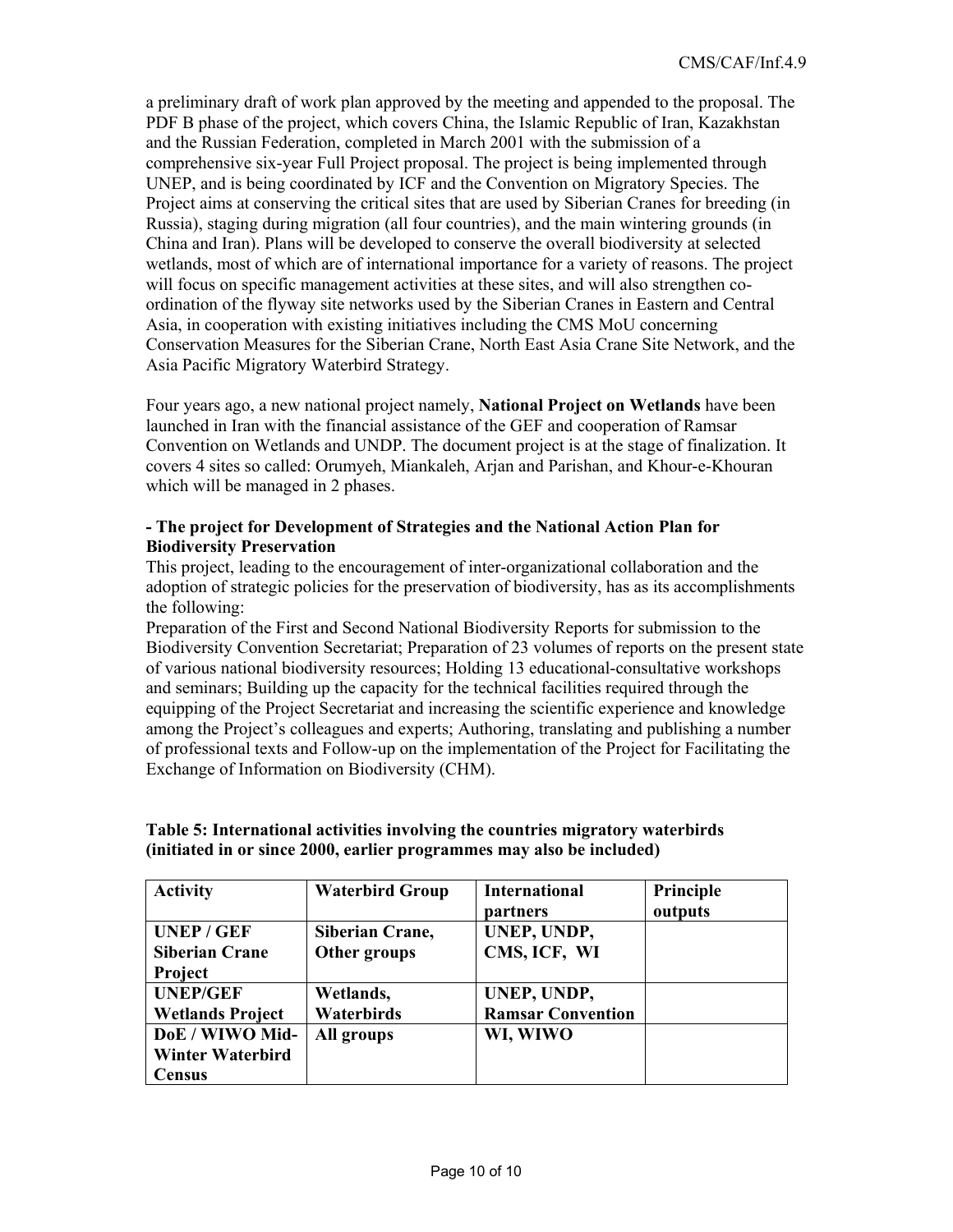### **H. List of Regular Breeding and Migratory Waterbirds:**

Over 324 breeding species (a total of 492 species),131 occur widely in the Palearctic region. Eighty-one are western Palearctic species, reaching the easternmost extremities of their ranges in Iran, while 19 are typically eastern Palearctic species, reaching the westernmost tip of their ranges in Iran . a further 25 species are characteristic of the great Saharo-Sindian desert belt which stretches along the southern adage of the Palearctic region from North Africa through the Middle East to Mongolia, while another 24 are Palearctic species with restricted ranges in the Middle east. The bird fauna of southern Iranian Baluchistain and the southern Persian Gulf coast is predominantly Indo-Malayan, origin reaching the north-west Iran there is a small Afrotropical influence with six breeding species of African origin. Finally, there are nine species of seabird and shorebird of the Indian Ocean, which breed on islands in the Persian Gulf and the Strait of Hormoz.

Iran is a country home to 128 migratory species currently listed on CMS Appendix II and 15 species listed on Appendix I  $\&$  II. Iran also has important staging, breeding and wintering sites for a considerable number of bird species migrating across between Eurasia and Africa. These include the Siberian Crane *Grus leucogeranus* and the Ferruginous Duck *Aythya nyroca*, both listed in Appendix I and II

|                | <b>Species</b>           | <b>English name</b>                       | <b>Breeder</b> | Migratory |
|----------------|--------------------------|-------------------------------------------|----------------|-----------|
|                | <b>GAVIIDAE</b>          | <b>DIVERS</b>                             |                |           |
| 1              | Gavia stellata           | <b>Red-throated Diver</b>                 |                | ∗         |
| 2              | Gavia arctica            | <b>Black-throated Diver</b>               |                | ∗         |
|                |                          |                                           |                |           |
|                | <b>PODICIPEDIDAE</b>     | <b>GREBES</b>                             |                |           |
| $\overline{3}$ | Tachibaptus ruficollis*  | Little Grebe                              | ∗              | ∗         |
| $\overline{4}$ | Podiceps grisegena       | Red-necked Grebe                          | ∗              | ∗         |
| 5              | Podiceps cristatus*      | <b>Great Grested Grebe</b>                | ∗              | $\star$   |
| 6              | Podiceps auritus         | Slavonian Grebe                           |                | ∗         |
| 7              | Podiceps nigricollis     | <b>Black-necked Grebe</b>                 | ∗              | ∗         |
|                |                          |                                           |                |           |
|                | <b>PHAETHONTIDAE</b>     |                                           |                |           |
| 8              | Paeton aethereus         | Red-billed Tropicbird                     |                | ∗         |
|                |                          |                                           |                |           |
|                | <b>PELECANIDAE</b>       | <b>PELICANS</b>                           |                |           |
| $\mathbf{9}$   | Pelecanus onocrotalus    | <b>Great White Pelican</b>                | ∗              | ∗         |
| 10             | Pelecanus crispus        | Dalmatian Pelican                         | ∗              | ∗         |
|                |                          |                                           |                |           |
|                | <b>PHALACROCORACIDAE</b> | <b>CORMORANTS &amp;</b><br><b>DARTERS</b> |                |           |
| 11             | Phalacracorax carbo*     | <b>Great Cormorant</b>                    | ∗              | ∗         |

#### **Table 6: Full list of main breeding and migratory waterbirds in Iran:**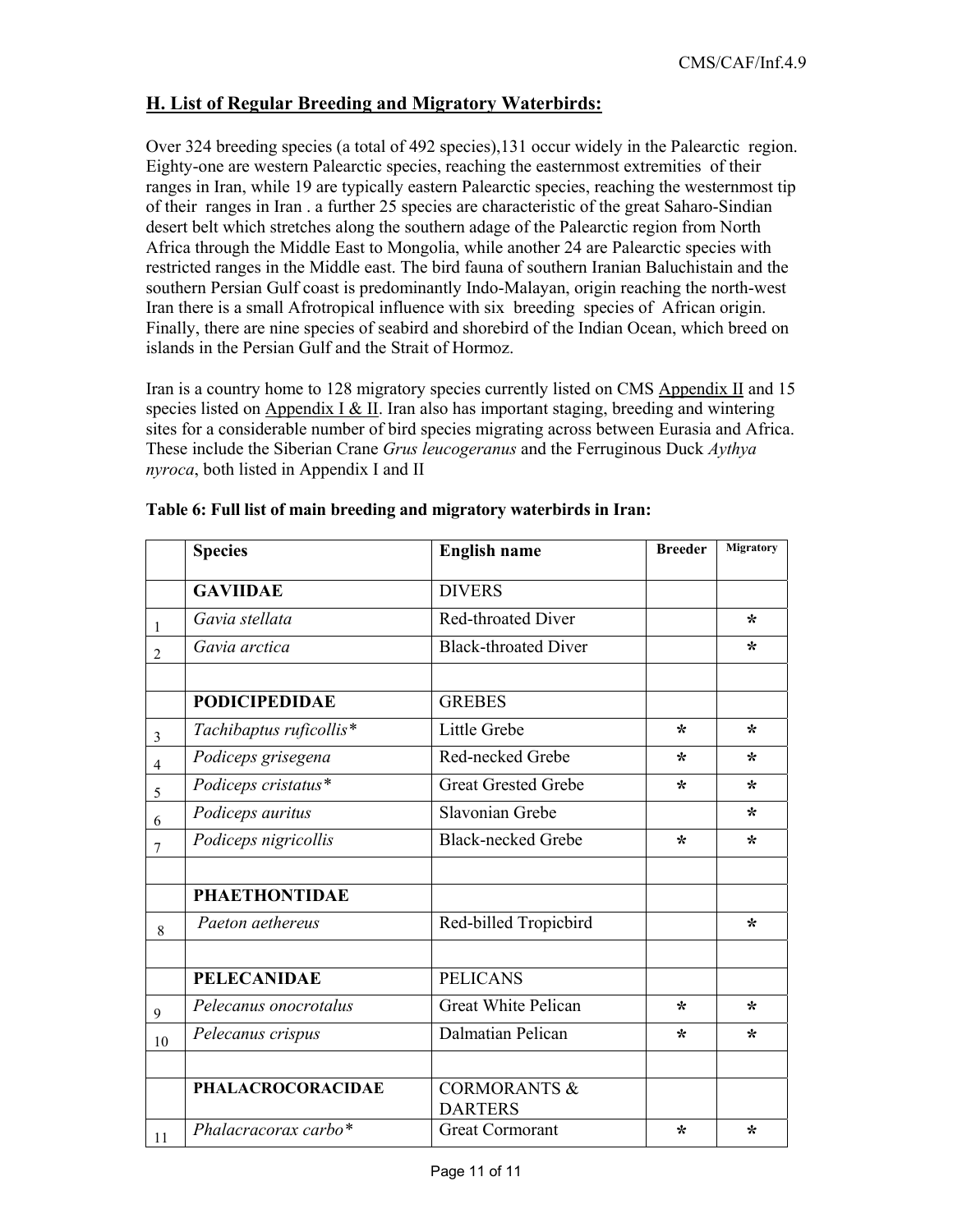|    | <b>Species</b>                | <b>English name</b>                 | <b>Breeder</b> | <b>Migratory</b> |
|----|-------------------------------|-------------------------------------|----------------|------------------|
| 12 | Phalacracorax pygmaeus        | Pygmy Cormorant                     | ∗              | $\star$          |
| 13 | Phalacracorax nigrogularis    | Socotra Cormorant                   | ∗              | ∗                |
|    |                               |                                     |                |                  |
|    | <b>ARDEIDAE</b>               | HERONS, EGRETS &<br><b>BITTERNS</b> |                |                  |
| 14 | Ardea cinerea*                | Grey Heron                          | ∗              | ∗                |
| 15 | Ardea goliath                 | Goliath Heron                       |                | ÷                |
| 16 | Ardea alba*                   | Great (White) Egret                 | ∗              | ÷                |
| 17 | Ardea purpurea*               | Purple Heron                        | ∗              | ∗                |
| 18 | Bubulcus ibis $*$             | Cattle Egret                        | ∗              | ÷                |
| 19 | Ardeola ralloides             | Squacco Heron                       | ∗              | ∗                |
| 20 | Ardeola grayii                | <b>Indian Pond Heron</b>            | ∗              | ∗                |
| 21 | <b>Butorides striatus</b>     | <b>Striated Heron</b>               | $\star$        | ∗                |
| 22 | Egretta garzetta*             | Little Egret                        | ∗              | ∗                |
| 23 | Egretta garzetta schistacea*  | Western Reef Egret                  | ∗              | ∗                |
| 24 | Nycticorax nycticorax*        | Black-crowned Night-heron           | ∗              | ∗                |
| 25 | <b>Botaurus</b> stellaris     | Eurasian Bittern                    | ∗              | ∗                |
| 26 | Ixobrychus minutus*           | Little Bittern                      | ∗              |                  |
|    |                               |                                     |                |                  |
|    | <b>CICONIIDAE</b>             | <b>STORKS</b>                       |                |                  |
| 27 | Ciconia nigra                 | <b>Black Stork</b>                  | ∗              | ∗                |
| 28 | Ciconia ciconia               | European White Stork                | ∗              | ∗                |
|    |                               |                                     |                |                  |
|    | <b>THRESKIORNITHIDAE</b>      | <b>IBISES &amp; SPOONBILLS</b>      |                |                  |
| 29 | Threskiornis aethiopicus*     | <b>Sacred Ibis</b>                  |                | *                |
| 30 | Plegadis falcinellus*         | Glossy Ibis                         | $\star$        | ∗                |
| 31 | Platalea leucorodia*          | Eurasian Spoonbill                  | ∗              | ∗                |
|    |                               |                                     |                |                  |
|    | <b>PHOENICOPTERIDAE</b>       | <b>FLAMINGOS</b>                    |                |                  |
| 32 | Phoenicopterus ruber roseus*  | Greater Flamingo                    | $\ast$         | $\star$          |
| 33 | Phoenicopterus minor*         | Lesser Flamingo                     |                | ∗                |
|    |                               |                                     |                |                  |
|    | <b>ANATIDAE</b>               | <b>SWANS, GEES &amp; DUCKS</b>      |                |                  |
| 34 | Cygnus olor                   | Mute Swan                           |                | ∗                |
| 35 | Cygnus cygnus                 | Whooper Swan                        |                | ∗                |
| 36 | Cygnus (columbianus) bewickii | Bewick's Swan                       |                | ∗                |
| 37 | Anser fabalis                 | <b>Bean Goose</b>                   |                |                  |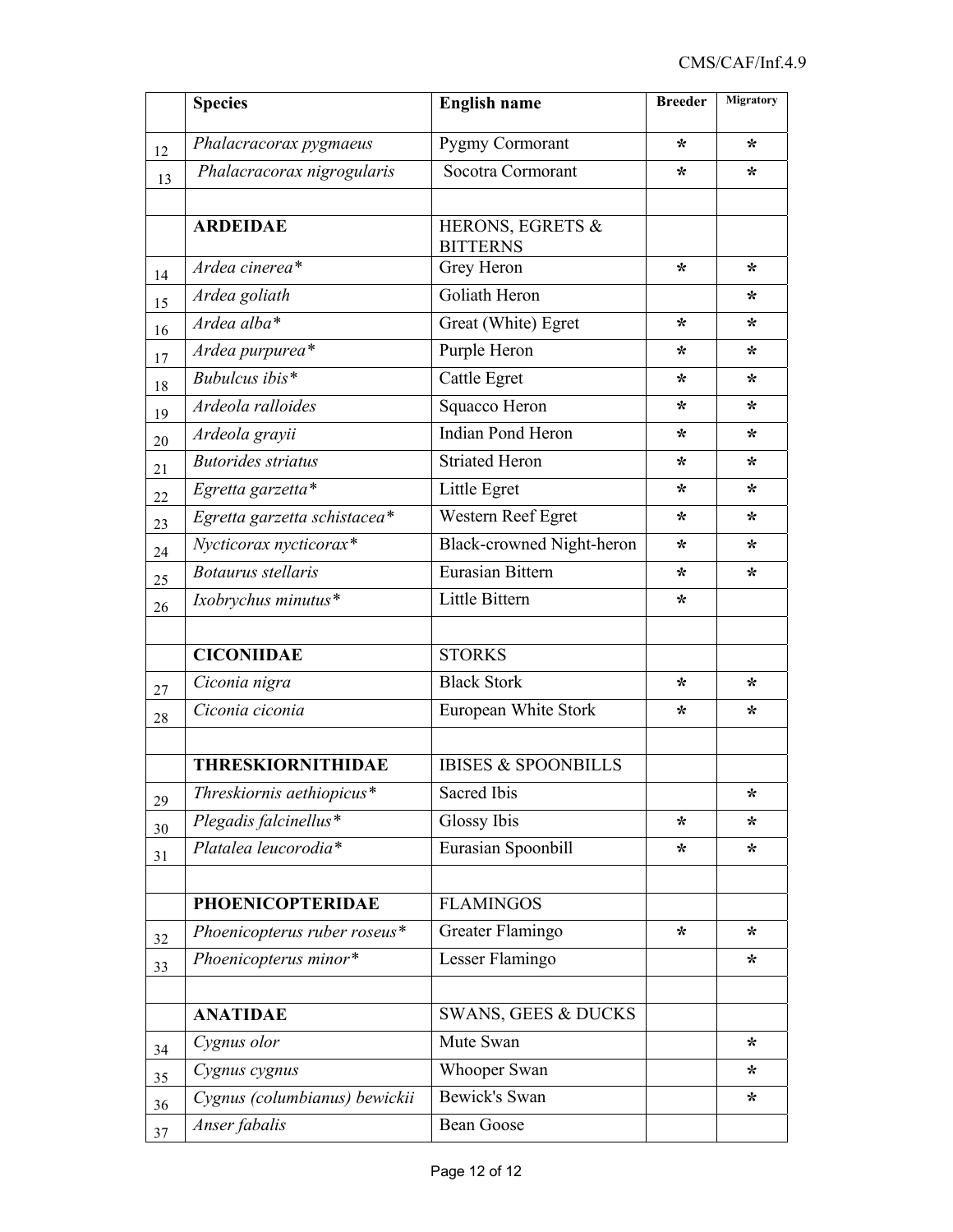|        | <b>Species</b>              | <b>English name</b>          | <b>Breeder</b> | Migratory |
|--------|-----------------------------|------------------------------|----------------|-----------|
| 38     | Anser albifrons             | White-fronted Goose          |                | ∗         |
| 39     | Anser erythropus            | Lesser White-fronted Goose   |                | ∗         |
| 40     | Anser anser                 | Greylag Goose                |                | *         |
| 41     | Branta ruficolis            | <b>Red-breasted Goose</b>    |                | ∗         |
| 42     | Tadorna ferruginea*         | Ruddy Shelduck               | $\star$        | ∗         |
| 43     | Tadorna tadorna             | Common Shelduck              | ∗              | ∗         |
| 44     | Anas penelope               | Eurasian Wigeon              |                | ∗         |
| 45     | Anas strepera               | Gadwall                      |                | ∗         |
| 46     | Anas crecca                 | Green-winged Teal            |                | ∗         |
| 47     | Anas platyrhynchos*         | Mallard                      | ∗              | *         |
| 48     | Anas acuta                  | Northern Pintail             |                | *         |
| 49     | Anas querquedula            | Garganey                     | ∗              | ∗         |
| $50\,$ | Anas clypeata               | Northern Shoveler            |                | *         |
| 51     | Marmaronetta angustirostris | Marbled Teal                 | ∗              | *         |
| 52     | Netta rufina                | Red-crested Pochard          |                | *         |
| 53     | Aythya ferina               | Common Pochard               |                | *         |
| 54     | Aythya nyroca               | Ferruginous Duck             | ∗              | *         |
| 55     | Aythya fuligula             | <b>Tufted Duck</b>           |                | *         |
| 56     | Aythya marila               | <b>Greater Scaup</b>         |                | *         |
| 57     | Bucephala clangula          | Common Goldeneye             |                | *         |
| 58     | Mergellus albellus          | <b>Smew</b>                  |                | *         |
| 59     | Mergus serrator             | Red-breasted Merganser       |                | *         |
| 60     | Mergus merganser*           | Goosander                    |                | *         |
| 61     | Oxyura leucocephala         | White-headed Duck            | *              | *         |
|        |                             |                              |                |           |
|        | <b>GRUIDAE</b>              | <b>CRANES</b>                |                |           |
| 62     | Grus virgo                  | Demoiselle Crane             |                | $\star$   |
| 63     | Grus leucogeranus           | Siberian Crane               |                | *         |
| 64     | Grus grus                   | Common Crane                 | $\star$        | ∗         |
|        |                             |                              |                |           |
|        | <b>RALLIDAE</b>             | RAILS, GALLINULES &<br>COOTS |                |           |
| 65     | Rallus aquaticus*           | Water Rail                   | *              | *         |
| 66     | Crex crex                   | Corncrake                    | ∗              | *         |
| 67     | Porzana parva               | Little Crake                 |                | *         |
| 68     | Porzana pusilla*            | <b>Baillon's Crake</b>       | $\star$        | ∗         |
| 69     | Porzana porzana             | <b>Spotted Crake</b>         | *              | ∗         |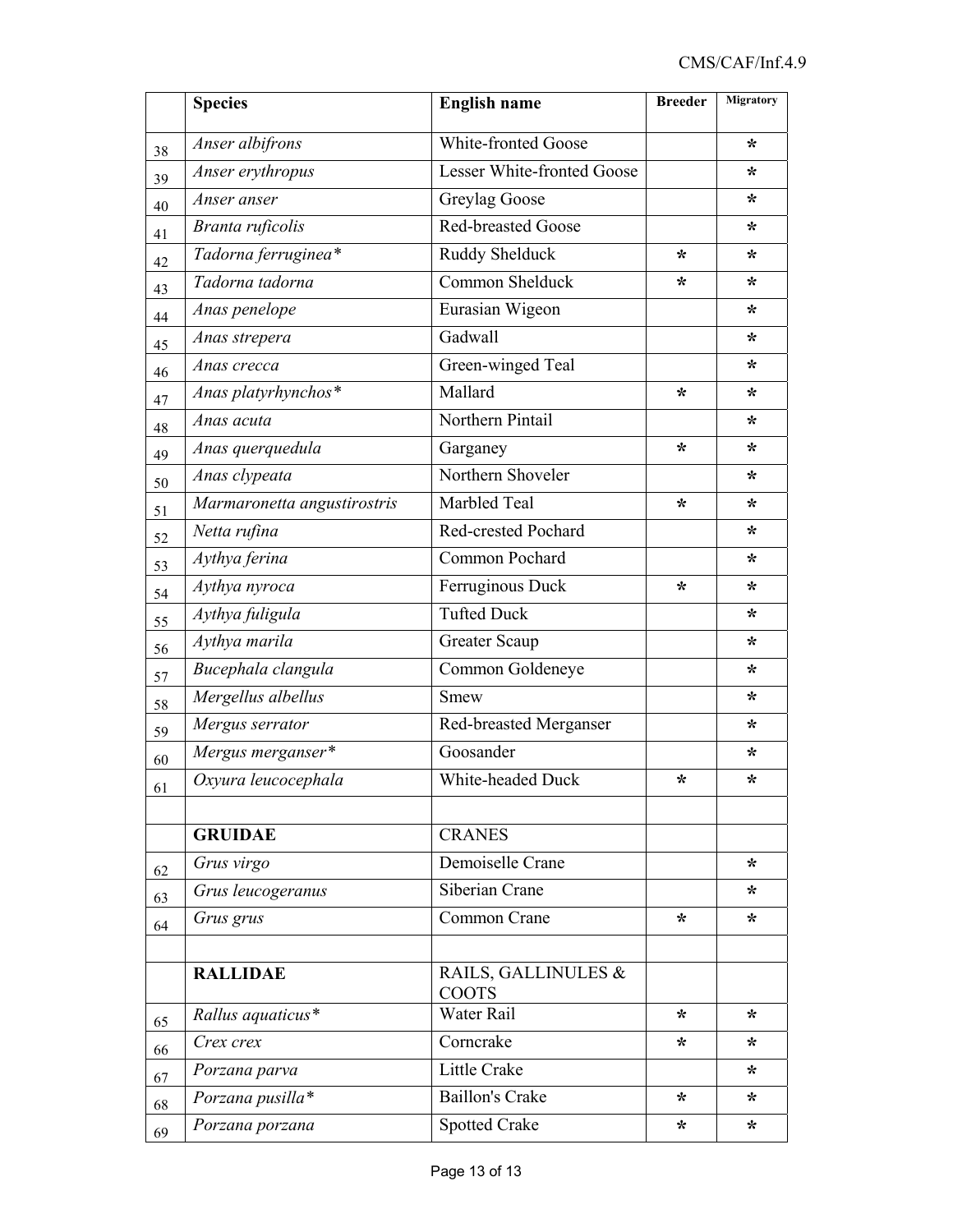|        | <b>Species</b>           | <b>English name</b>                         | <b>Breeder</b> | Migratory |
|--------|--------------------------|---------------------------------------------|----------------|-----------|
| 70     | Gallinula chloropus*     | Moorhen                                     | ∗              | ∗         |
| 71     | Porphyrio porphyrio      | Purple Gallinule                            | ∗              | ∗         |
| 72     | Fulica atra*             | Common Coot                                 | ∗              | ∗         |
|        |                          |                                             |                |           |
|        | <b>DROMADIDAE</b>        | <b>CRAB PLOVER</b>                          |                |           |
| 73     | Dromas ardeola           | Crab Plover                                 | ∗              | $\star$   |
|        | <b>HEMATOPODIDAE</b>     | <b>OYSTERCATCHERS</b>                       |                |           |
|        | Haematopus ostralegus*   | Eurasian Oystercatcher                      |                | ∗         |
| 74     |                          |                                             |                |           |
|        | <b>RECURVIROSTRIDAE</b>  | <b>STILTS &amp; AVOCETS</b>                 |                |           |
| 75     | Himantopus himantopus*   | <b>Black-winged Stilt</b>                   | ∗              | $\star$   |
| 76     | Recurvirostra avosetta*  | Pied Avocet                                 | ∗              | *         |
|        |                          |                                             |                |           |
|        | <b>GLAREOLIDAE</b>       | <b>COURSERS &amp;</b><br><b>PRATINCOLES</b> |                |           |
| 77     | Glareola pratincola      | <b>Collared Pratincole</b>                  | $\star$        |           |
| 78     | Glareola nordmanni       | <b>Black-winged Pratincole</b>              |                | ∗         |
|        |                          |                                             |                |           |
|        | <b>CHARADRIIDAE</b>      | <b>PLOVERS</b>                              |                |           |
| 79     | Vanellus vanellus        | Northern Lapwing                            | ∗              | ∗         |
| 80     | Vanellus gregarius       | Sociable Plover                             |                | ∗         |
| 81     | Vanallus leucurus*       | White-tailed Plover                         | ∗              |           |
| 82     | Pluvialis apricaria      | Eurasian Golden Plover                      |                | ∗         |
| 83     | Pluvialis fulva          | Pacific Golden Plover                       |                | *         |
| 84     | Pluvialis squatarola     | Grey Plover                                 |                | *         |
| 85     | Charadrius hiaticula     | Common Ringed Plover                        |                | ∗         |
| 86     | Charadrius dubius*       | Little Ringed Plover                        |                | *         |
| 87     | Charadrius alexandrinus* | Kentish Plover                              |                | *         |
| $88\,$ | Charadrius mongolus      | Lesser (Mongolian) Plover                   |                | *         |
| 89     | Charadrius leschenaultii | Greater Sandplover                          | ∗              | *         |
| 90     | Charadrius asiaticus     | Caspian Plover                              |                | *         |
| 91     | Eudromias morinellus     | <b>Eurasian Dotterel</b>                    |                | *         |
|        |                          |                                             |                |           |
|        | <b>SCOLOPACIDAE</b>      | SNIPES, SANDPIPERS &<br><b>PHALAROPES</b>   |                |           |
| 92     | Scolopax rusticola       | Eurasian Woodcock                           |                | *         |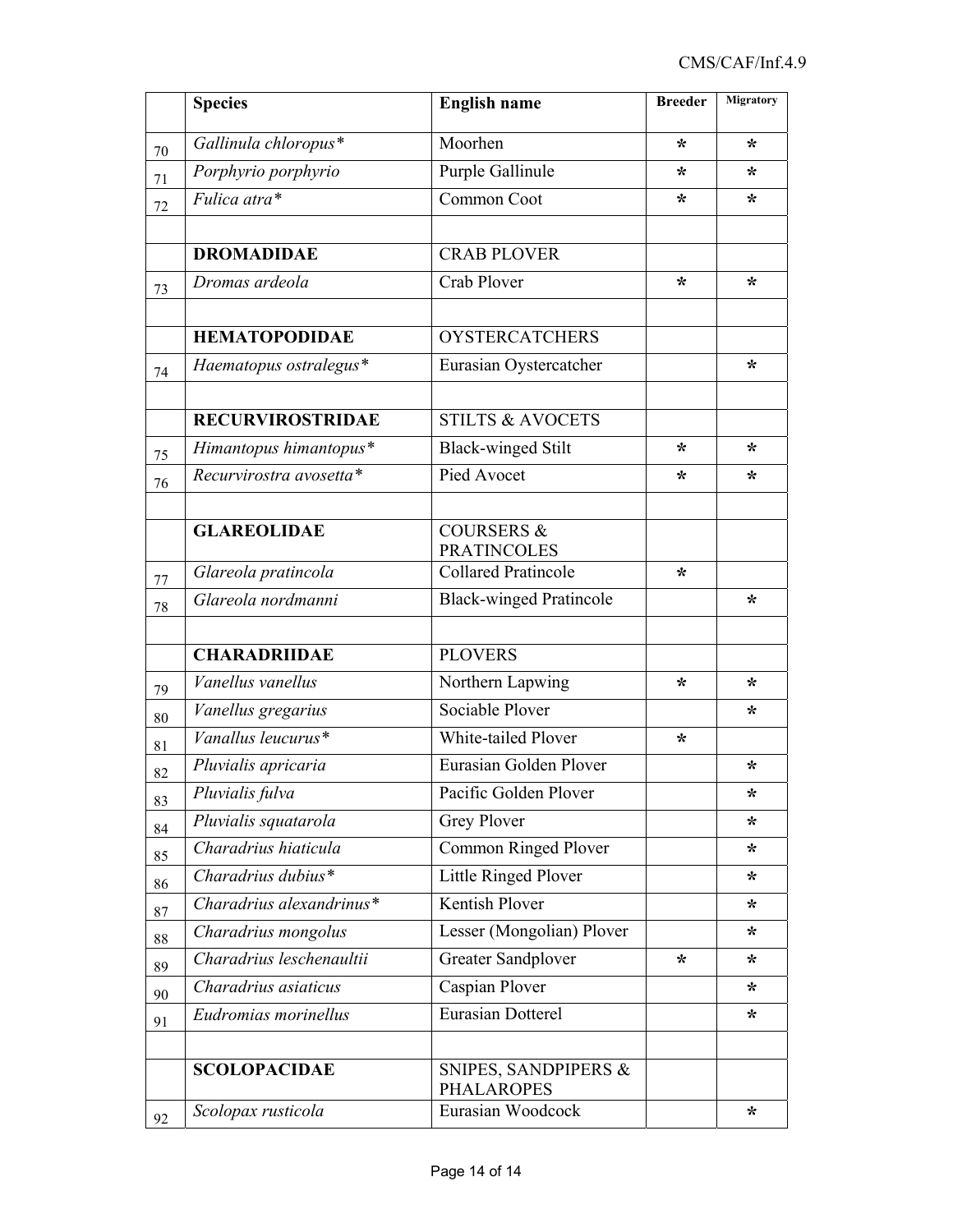|     | <b>Species</b>               | <b>English name</b>            | <b>Breeder</b> | Migratory |
|-----|------------------------------|--------------------------------|----------------|-----------|
| 93  | Gallinago gallinago          | Common Snipe                   |                | $\star$   |
| 94  | Lymnocryptes minimus         | Jack Snipe                     |                | *         |
| 95  | Limosa limosa                | <b>Black-tailed Godwit</b>     |                | ∗         |
| 96  | Limosa lapponica             | <b>Bar-tailed Godwit</b>       |                | ∗         |
| 97  | Numenius phaeopus            | Whimbrel                       |                | *         |
| 98  | Numenius tenuirostris        | Slender-billed Curlew          |                | Rare      |
| 99  | Numenius arquata             | Eurasian Curlew                |                | ÷         |
| 100 | Tringa erythropus            | Spotted Redshank               |                | *         |
| 101 | Tringa totanus*              | Common Redshank                | ∗              | ∗         |
| 102 | Tringa stagnatilis           | Marsh Sandpiper                | ∗              | ∗         |
| 103 | Tringa nebularia             | Common Greenshank              |                | ∗         |
| 104 | Tringa ochropus              | Green Sandpiper                |                | *         |
| 105 | Tringa glareola              | Wood Sandpiper                 |                | ∗         |
| 106 | Tringa (Xenus) cinerea       | Terek Sandpiper                |                | ∗         |
| 107 | Tringa (Actitis) hypoleucos* | Common Sandpiper               | *              | ∗         |
| 108 | Arenaria interpres           | Ruddy Turnstone                |                | *         |
| 109 | Calidris alba                | Sanderling                     |                | *         |
| 110 | Calidris minuta              | Little Stint                   |                | *         |
| 111 | Calidris temminckii          | Temminck's Stint               |                | *         |
| 112 | Calidris ferruginea          | Curlew Sandpiper               |                | *         |
| 113 | Calidris alpina              | Dunlin                         |                | *         |
| 114 | Limicola falcinellus         | Broad-billed Sandpiper         |                | *         |
| 115 | Philomachus pugnax           | Ruff                           |                | *         |
| 116 | Phalaropus lobatus           | Red-necked Phalarope           |                | ∗         |
|     |                              |                                |                |           |
|     | <b>LARIDAE</b>               | <b>GULLS &amp; TERNS</b>       |                |           |
| 117 | Larus hemprichii             | White-eyed Gull                |                | $\star$   |
| 118 | Larus canus                  | Common Gull                    |                | ∗         |
| 119 | Larus argentatus*            | Herring Gull                   |                | *         |
| 120 | Larus armenicus*             | Armenian Gull                  | $\ast$         | *         |
| 121 | Larus cachinnans             | Yellow-legged Gull             |                | $\star$   |
| 122 | Larus fuscus                 | Lesser Black-backed Gull       |                | *         |
| 123 | Larus ichthyaetus            | <b>Great Black-headed Gull</b> |                | *         |
| 124 | Larus ridibundus             | <b>Black-headed Gull</b>       | $\star$        | *         |
| 125 | Larus genei                  | Slender-billed Gull            | *              | *         |
| 126 | Larus minutus                | Little Gull                    |                | *.        |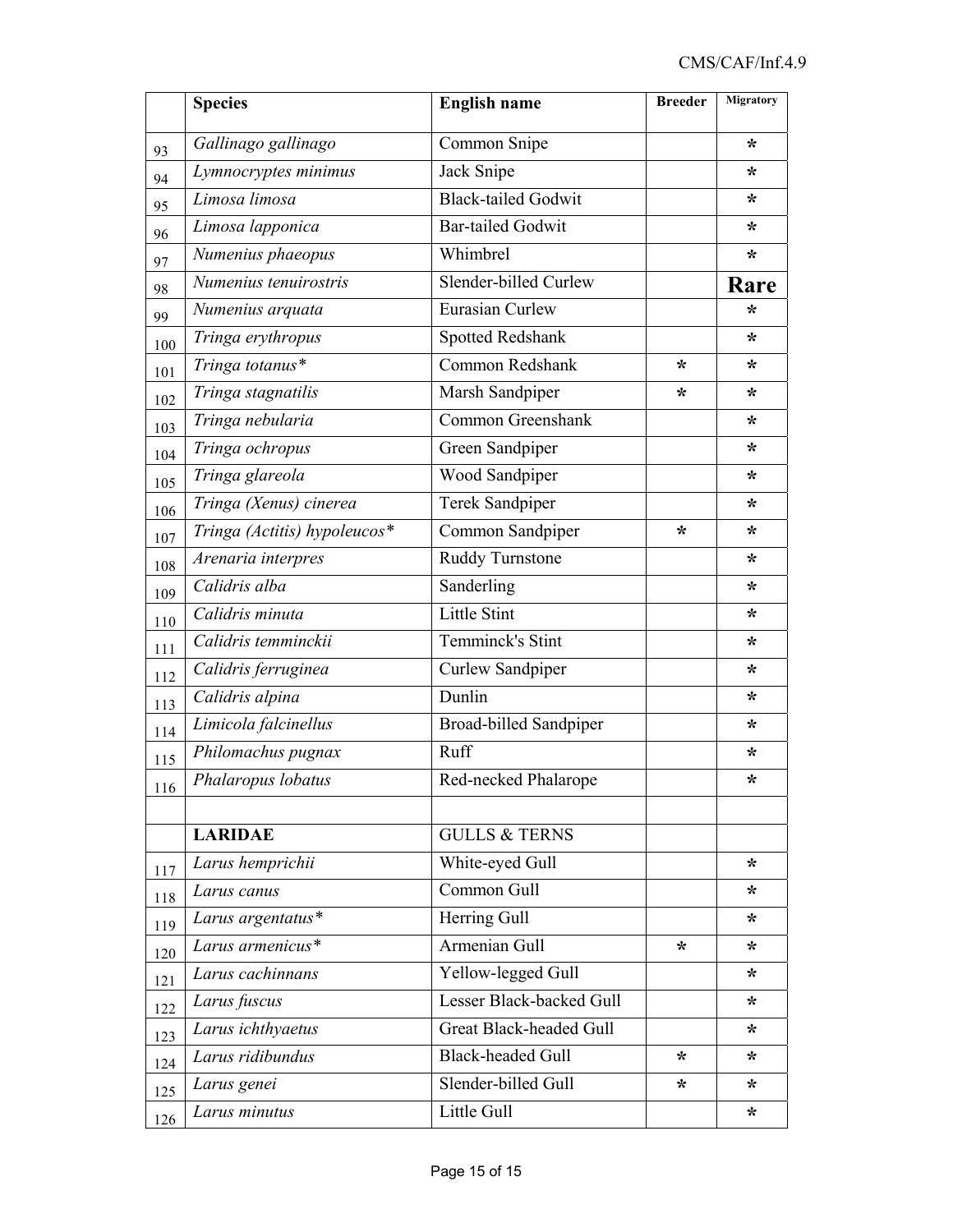|     | <b>Species</b>                  | <b>English name</b>        | <b>Breeder</b> | Migratory |
|-----|---------------------------------|----------------------------|----------------|-----------|
| 127 | Sterna (Gelochelidon) nilotica* | Gull-billed Tern           | ∗              | $\star$   |
| 128 | Sterna caspia*                  | Caspian Tern               | $\star$        | ∗         |
| 129 | Sterna bengalensis*             | <b>Lesser Crested Tern</b> | ∗              | ∗         |
| 130 | Sterna sandvicensis             | Sandwich Tern              | $\star$        | $\star$   |
| 131 | Sterna bergii                   | <b>Crested Tern</b>        | $\star$        | $\star$   |
| 132 | Sterna hirundo*                 | Common Tern                | $\star$        | ∗         |
| 133 | Sterna anaethetus               | <b>Bridled Tern</b>        | ∗              | ∗         |
| 134 | Sterna albifrons*               | Little Tern                | $\star$        | $\star$   |
| 135 | Sterna saundersii               | Saunders' Tern             |                | $\star$   |
| 136 | Sterna repressa                 | White-cheeked Tern         | $\star$        | $\star$   |
| 137 | Chlidonias hybridus*            | Whiskered Tern             | $\star$        | $\star$   |
| 138 | Chlidonias leucopterus          | White-winged Tern          | $\star$        | $\star$   |
| 139 | Chlidonias niger                | <b>Black Tern</b>          |                | $\star$   |

# **I. Migration Routes, Staging Sites, and Non-breeding Areas:**

# *"Map is sent separately"*

### **J. Waterbirds of CAF Conservation Concern (WCC):**

**Threatened waterbirds:** IUCN's 2004 Red List of Threatened Animals gives for Iran 20 threatened birds. Of this, 12 are ecologically dependent on wetlands. Three are listed as critically endangered "CR", Siberian Crane *Grus leucogeranus,* Sociable Lapwing *Vanellus gregarious* and Slender-billed Curlew *Numenius tenuirostris*; one species as endangered "EN", White-headed Duck *Oxyura leucocephala and* eight species as vulnerable "VU", Dalmatian Pelican *Pelicanus crispus*; Lesser White-fronted Goose *Anser erythropus*; Marbled Teal *Marmaronetta angustirostris;* Red-breasted Goose *Branta ruficullis*; Sociable Lapwing *Vanellus gregarious;* Aquatic Warbler *Acrocephalus paludicola*; Greater Spotted Eagle *Aquila clanga;* and Corncrake *Crex crex*. Other threatened birds are: Imperial Eagle *Aquila heliaca*; *Lesser Kestrel Falco naumanni; and* Great Bustard *Otis tarda.*

Also eight species are classified as "Lower risk: near threatened": Ferruginous Duck *Aythya nyroca*, Corn Crake *Crex crex,* Great Snipe *Gallinago media,* White-tailed Eagle *Haliaeetus albicilla,* White-eyed Gull *Larus leucophtalmus,* Pygmy Cormorant *Phalacrocorax pygmaeus*, Lesser Flamingo*, Phoenicopterus minor* and Persian Shearwater *Puffinus Persicus.* 

### **Table 7: Full list of threatened waterbirds in Iran:**

| <b>Scientific Name</b> | <b>Common Name</b> | [Red List] | Frend |
|------------------------|--------------------|------------|-------|
| Vanellus gregarius     | Sociable Plover    |            |       |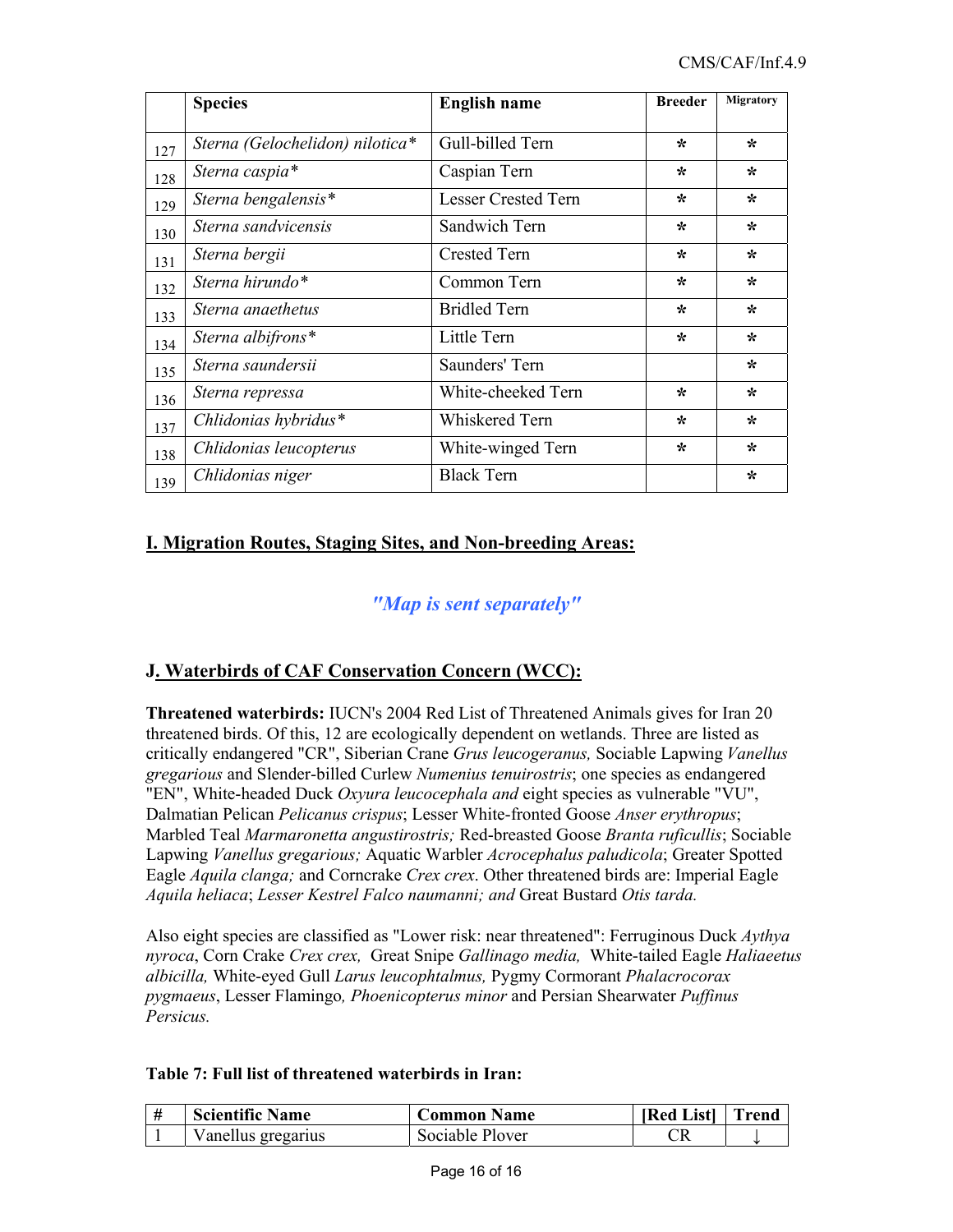| $\overline{2}$ | Grus Leucogeranus           | Siberian Crane                 | <b>CR</b> |               |
|----------------|-----------------------------|--------------------------------|-----------|---------------|
| 3              | Numenius tenuirostris       | Slender-billed Curlew          | <b>CR</b> |               |
| $\overline{4}$ | Oxyura leucocephala         | White-headed Duck              | EN        |               |
| 5              | Anser erythropus            | Lesser White-fronted Goose     | VU        |               |
| 6              | Pelecanus crispus           | Dalmatian Pelican              | VU        |               |
| 7              | Marmaronetta angustirostris | Marbled Duck                   | VU        |               |
| 8              | Rynchops albicollis         | Indian Skimmer                 | VU        |               |
| 9              | Phalacrocorax nigrogularis  | Socotra Cormorant              | VU        |               |
| 10             | Branta ruficullis           | Red- breasted Goose            | VU        | 9             |
| 11             | Aquila clanga               | <b>Greater Spotted Eagle</b>   | VU        |               |
| 12             | Haliaeetus leucoryphus      | <b>Band-tailed Fish Eagle</b>  | VU        |               |
| 13             | Aythya nyroca               | Ferruginous Duck               | NT        |               |
| 14             | Crex crex                   | Corn Crake                     | <b>NT</b> |               |
| 15             | Gallinago media             | <b>Great Snipe</b>             | NT        |               |
| 16             | Haliaeetus albicilla        | Grey Sea Eagle                 | <b>NT</b> |               |
| 17             | Larus leucophtalmus         | White-eyed Gull                | <b>NT</b> | $\rightarrow$ |
| 18             | Phalacrocorax pygmeus       | Pygmy cormorant                | NT        |               |
| 19             | Phoenicopterus minor        | Lesser Flamingo                | NT        |               |
| 20             | <b>Puffinus Persicus</b>    | Persian Shearwater             | NT        | 9             |
| 21             | Glareola normanni           | <b>Black-winged Pratincole</b> | DD        |               |

### **K. Recommendations to Improve International Migratory Waterbird Conservation:**

- 1. Develop coordinated ringing and monitoring schemes among the flyway countries
- 2. Develop joint projects among the flyway countries<br>3. Establish transboundary protected areas
- Establish transboundary protected areas
- 4. Establishment of regional / Asian waterbird union with species working groups
- 5. Integrated monitoring of migratory waterbirds through AWC (Asian Waterbird Census) and develop flyway database
- 6. Develop a system on information exchange through clearinghouse mechanisms.
- 7. To organize of training courses on waterbirds and wetland management

S:\\_WorkingDocs\Species\CentralAsianFlyway\Delhi 2005\Docs\_CAF\inf\_04\_9\_Iran.doc